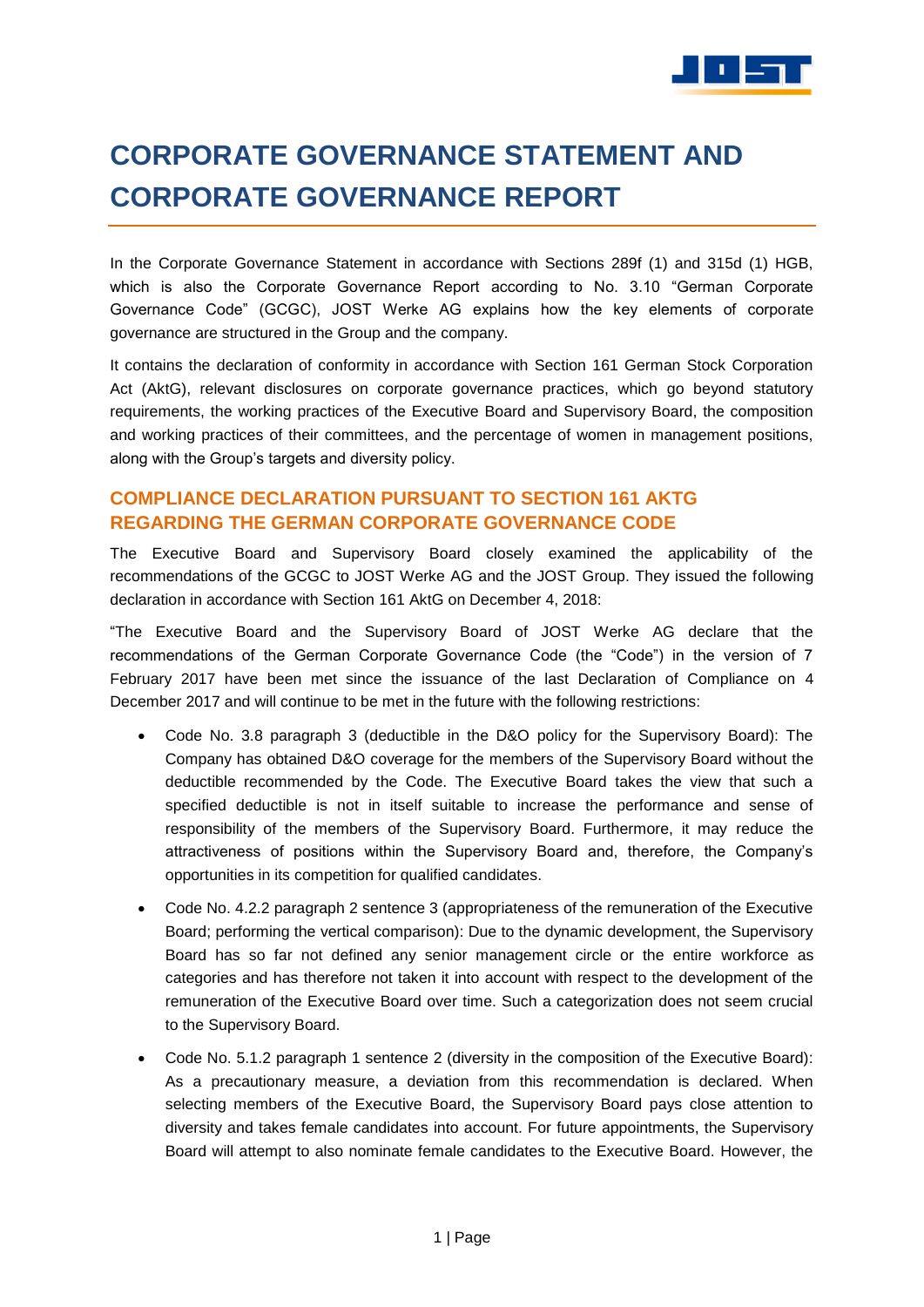

Supervisory Board takes the view that the decisive factor for an appointment shall always be the personal and professional qualification of a candidate.

 Code No. 7.1.2 sentence 3 (time limits for publication of mandatory interim financial information): For organizational reasons, the Company was unable to meet the recommended time limits for the publication of mandatory interim financial information during the current fiscal year and will not be able to meet them in the following fiscal year either. As soon as practically and organizationally possible, the Company intends to comply with the time limits as per the Code recommendations. The recommended time limits for the publication of the annual consolidated financial statements and the group management report have been met and will be met in future."

Neu-Isenburg, December 4, 2018 JOST Werke AG

The Executive Board The Supervisory Board The Supervisory Board

## **DISCLOSURES ON CORPORATE MANAGEMENT PRACTICES**

The main aspects of the internal control and risk management system relevant for the consolidated financial reporting process are described in the combined management report in accordance with sections 289 (4) and 315 (4) HGB.

Operating a commercially viable business while at the same time taking responsibility for employees, society, and the environment is at the heart of the JOST Group's philosophy. Responsible interaction with customers, suppliers, employees, and society form the basis for its business relationships. The company meets all regulatory requirements in addition to the ethical principles it has subscribed to of its own accord. These requirements and principles are a key element of compliance management and have been defined in the company's internal Code of Conduct.

Our Code of Conduct was adopted in April 2017. It is applicable to all regions and segments. The principles set out in the Code of Conduct provide an essential foundation for day-to-day activities. They give all executives and employees worldwide clear recommendations for action and convey the values and principles of the JOST Group. Respect for human rights, rejection of child and forced labor, and the company's understanding of diversity and inclusion are anchored in the Code of Conduct. JOST does not tolerate violations of internal guidelines and statutory provisions. Tip-offs and complaints relating to human rights violations, corruption, and bribery can be reported to the internal Compliance Officer or submitted anonymously via a whistleblower system either online or by phone.

The Code of Conduct is publicly accessible on the intranet as well as on the company's website [\(https://www.jost-world.com/en/corporate/sustainability/code-of-conduct/\)](https://www.jost-world.com/en/corporate/sustainability/code-of-conduct/).

Aside from monitoring at our own locations, we also want our suppliers to comply with sustainability standards, labor standards, and human rights. As a result, we developed a Code of Conduct in 2018, which has already been signed by 75% of the suppliers we have notified by letter. The Supplier Code is to be included in all existing and future relationships with suppliers. It is available on our website [\(https://www.jost-world.com/en/corporate/unternehmen/lieferanteninformationen/jost-lieferanten-](https://www.jost-world.com/en/corporate/unternehmen/lieferanteninformationen/jost-lieferanten-portal/#tab-2284-1)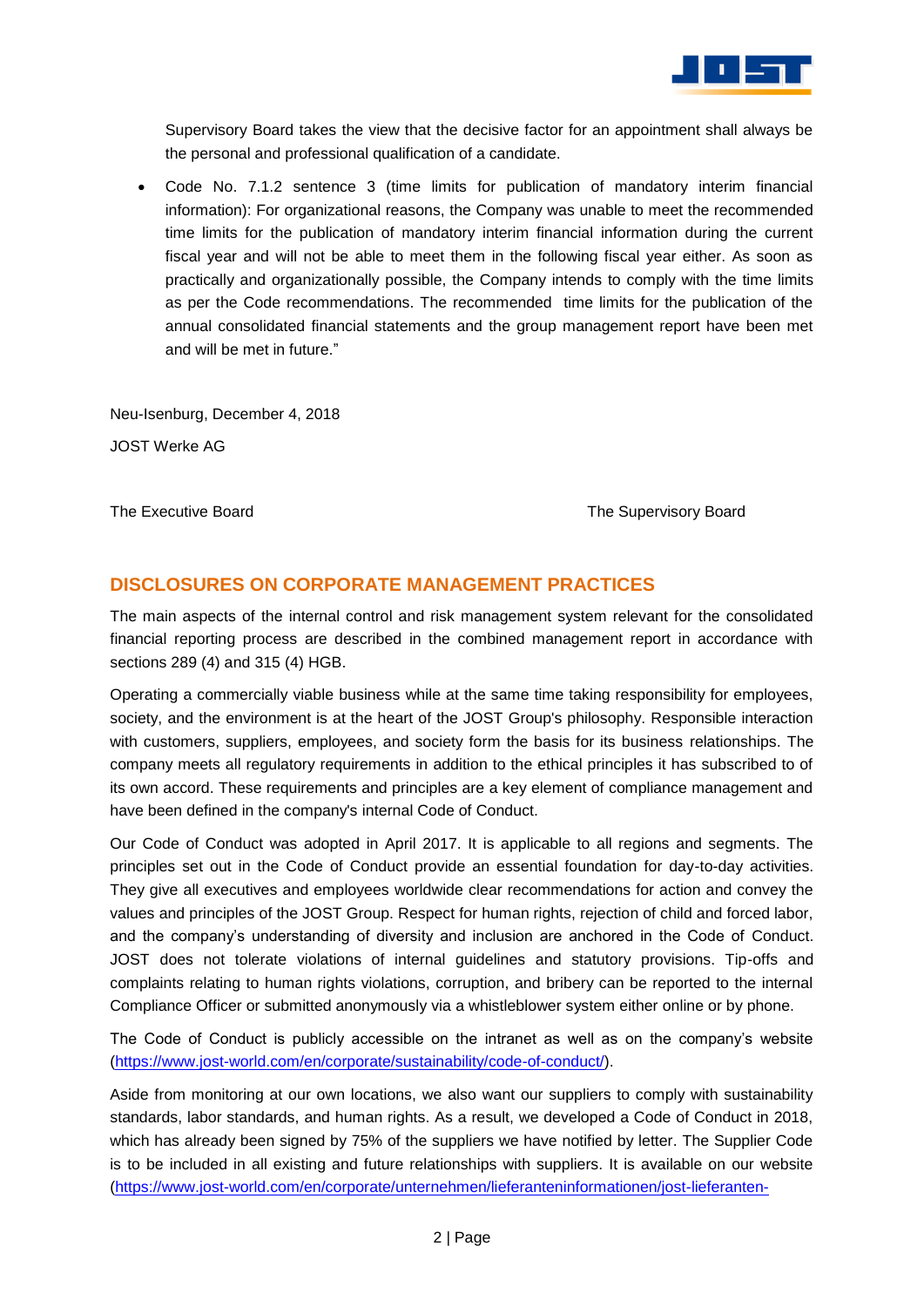

[portal/#tab-2284-1\)](https://www.jost-world.com/en/corporate/unternehmen/lieferanteninformationen/jost-lieferanten-portal/#tab-2284-1). In JOST's general terms and conditions of purchase, the company also requires that its suppliers observe the ten universally recognized principles of the UN Global Compact concerning human rights, labor standards, environmental protection, and anti-corruption.

## **WORKING PRACTICES OF THE EXECUTIVE AND SUPERVISORY BOARDS**

As a listed German stock corporation, JOST Werke AG has a dual management and supervisory structure with a strict separation of the two boards responsible for managing and supervising the company. A member of the Executive Board cannot be a member of the Supervisory Board at the same time.

#### **THE EXECUTIVE BOARD**

The Executive Board of JOST Werke AG is responsible for managing the company and the Group. It consisted of three members as of December 31, 2018. As of January 1, 2019, another member was added to the Executive Board to head the newly created division of Sales, Marketing, Research and Development.

The Executive Board defines the corporate objectives and determines the strategic direction of the Group and its operating segments. It manages and supervises the course of business, plans and allocates company resources, monitors operational management, and ensures appropriate risk management. The rules of procedure for the Executive Board govern the principles for management and collaboration within the Executive Board. The members of the Executive Board are bound to observe the company's best interests. No member of the Executive Board may pursue personal interests in their decisions or exploit business opportunities to which the company or a dependent company is entitled for their own purposes. Each member of the Executive Board must immediately inform the Supervisory Board of any conflicts of interest that arise and inform the other Executive Board members of these.

The Executive Board involves the Supervisory Board in all decisions of fundamental importance to the company and comprehensively notifies the Supervisory Board without delay of all issues that are relevant to the company and the Group regarding strategy, planning, business development, the risk situation, risk management, and compliance. In addition, the Articles of Association and the rules of procedure for the Executive Board define the transactions or types of transactions requiring the approval of the Supervisory Board.

The Executive Board has not established any committees for performing its duties.

As of December 31, 2018, the divisions of the Executive Board members are structured as follows:

| <b>Executive Board members</b><br>as of December 31, 2018 | <b>Departmental responsibilities</b>                                                                             |
|-----------------------------------------------------------|------------------------------------------------------------------------------------------------------------------|
| Brorsen, Lars (CEO)                                       | Marketing and Sales, Quality and Environment, Human<br>Resources, Research and Development                       |
| Dr. Eichler, Ralf (COO)                                   | Procurement, Production, Logistics                                                                               |
| Hobo, Christoph (CFO)                                     | Finance and Treasury, Group Accounting, Controlling and<br>Reporting, IT, Legal & Compliance, Investor Relations |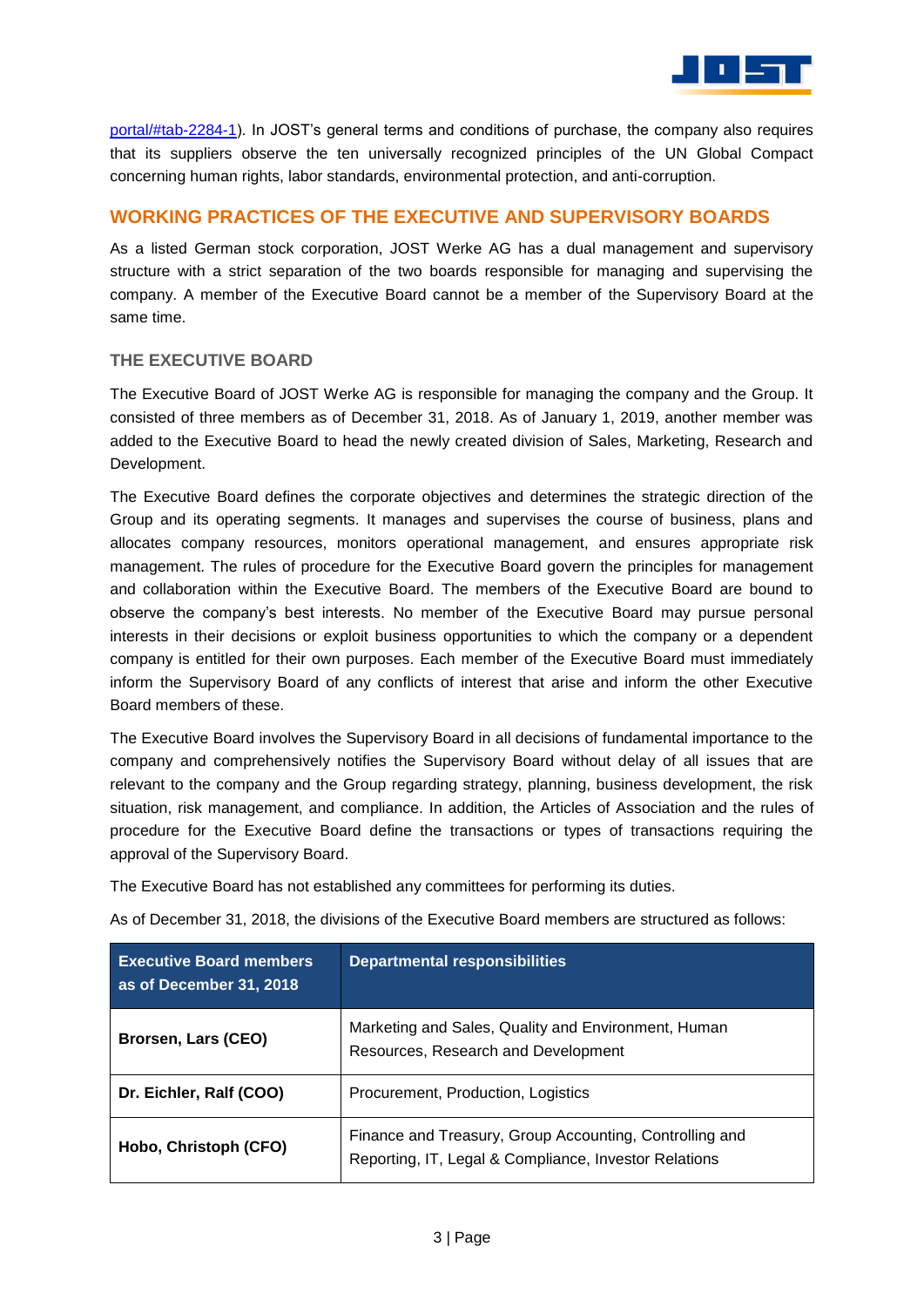

As of January 1, 2019, another Executive Board division was added to the Executive Board for the departments of Sales, Marketing, Research, and Development. Joachim Dürr was appointed as an Executive Board member for the period from January 1, 2019, to December 31, 2021.

CFO Christoph Hobo asked the Supervisory Board to amicably annul his contract as of December 31, 2018. The Supervisory Board complied with this request and subsequently appointed Dr. Christian Terlinde to the Executive Board for the period from January 1, 2019, to December 31, 2021. He was assigned the Finance division.

As of January 1, 2019, the divisions of the Executive Board members are organized as follows:

| <b>Executive Board members</b><br>since January 1, 2019 | <b>Departmental responsibilities</b>                                                                                                |
|---------------------------------------------------------|-------------------------------------------------------------------------------------------------------------------------------------|
| Brorsen, Lars (CEO)                                     | Quality, Environment, Human Resources                                                                                               |
| Dürr, Joachim (CSO)                                     | Sales, Marketing, Research and Development                                                                                          |
| Dr. Eichler, Ralf (COO)                                 | Procurement, Production, Logistics                                                                                                  |
| Dr. Terlinde, Christian (CFO)                           | Finance and Treasury, Group Accounting, Controlling and<br>Reporting, IT, Legal & Compliance, Internal Audit, Investor<br>Relations |

#### **SUPERVISORY BOARD**

The Supervisory Board appoints, monitors, and advises the members of the Supervisory Board in their management of the company. It appoints and dismisses the members of the Supervisory Board and regularly examines the structure and amount of their remuneration. The Supervisory Board also reviews the annual and consolidated financial statements and the combined management report and the non-financial report of the company and the Group. With its approval, the financial statements are adopted.

The Supervisory Board has adopted its own rules of procedure that, together with the company's Articles of Association and current legislation, govern the work of the Supervisory Board. In the performance of its duties, the Supervisory Board collaborates with the Executive Board in a spirit of trust for the good of the company. The Chairman of the Supervisory Board is in regular contact with the Executive Board, particularly the Chief Executive Officer, on current business issues.

In accordance with the Articles of Association, the Supervisory Board of JOST Werke AG is composed of six members. In its rules of procedure, the Supervisory Board has determined that none of its members should be older than 75 years of age at the time of their appointment. Members of the Supervisory Board shall not be members of governing bodies of, or exercise advisory functions at, major competitors of the company. Conflicts of interest must be disclosed to the Chairman. The Chairman of the Supervisory Board is required to notify the Supervisory Board or the Executive and Nomination Committee of any conflicts of interest. No conflicts of interest were reported in fiscal year 2018. CVs of the current members of the Supervisory Board can be found at [http://ir.jost](http://ir.jost-world.com/aufsichtsrat)[world.com/aufsichtsrat](http://ir.jost-world.com/aufsichtsrat).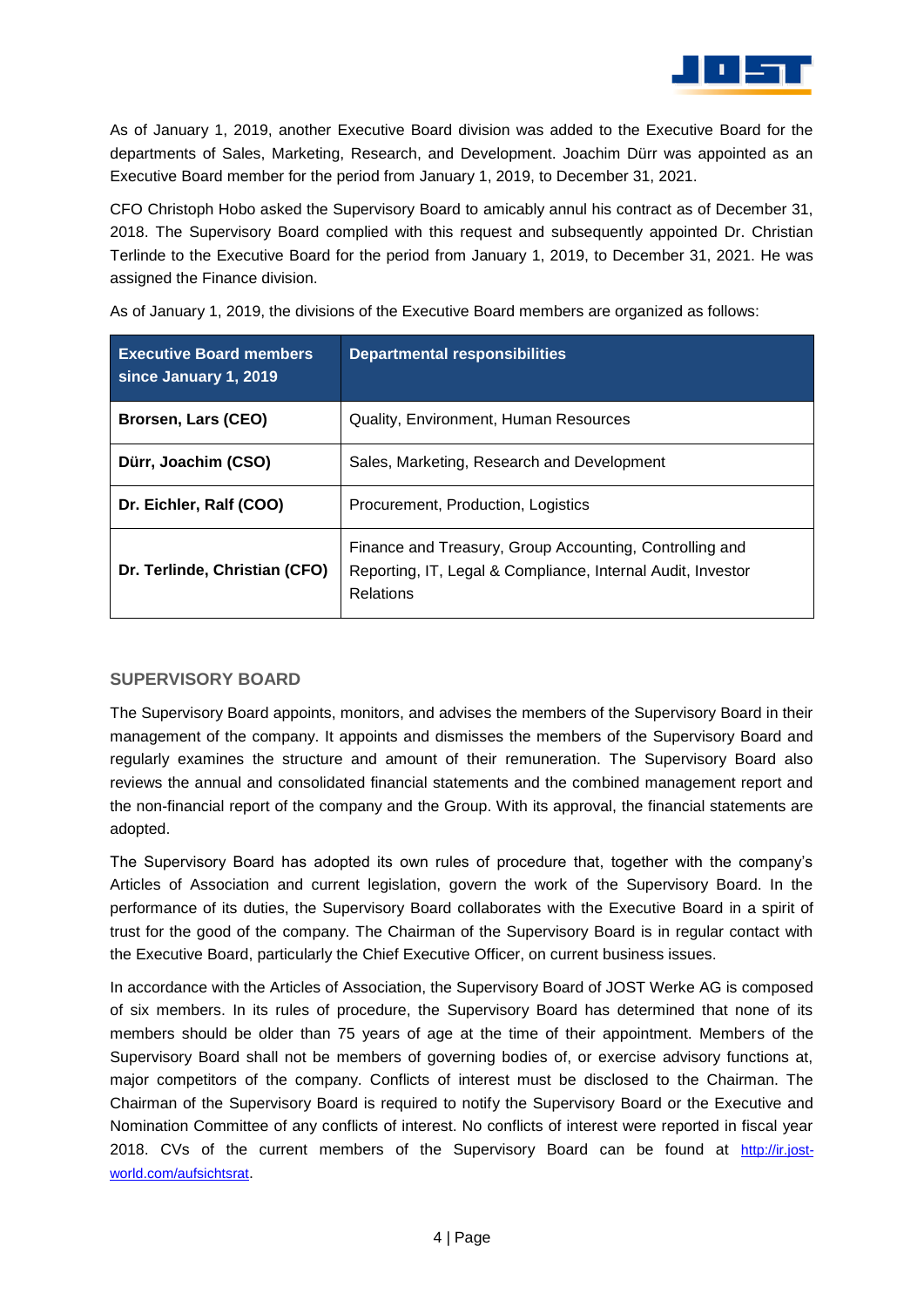

The Supervisory Board meets at least twice in the first half and at least twice in the second half of each calendar year. Other meetings are convened as required. The Supervisory Board met a total of nine times in fiscal year 2018, four of which were plenary sessions and five of which were via teleconference. The attendance rate was 94% overall, and 96% in the plenary sessions. All members attended more than half of the meetings of the Supervisory Board and the committees of which they are members. Further information is provided in the Report of the Supervisory Board for fiscal year 2018, which is part of the 2018 annual report.

The Supervisory Board reviews the efficiency of its activities on a regular basis, but at least once every two years. The first efficiency review must take place when the Supervisory Board has worked together for at least two years. This was not yet the case in fiscal year 2018.

For the performance of its duties, the Supervisory Board of JOST Werke AG established two committees:

**Executive and Nomination Committee**

**Members:** Manfred Wennemer (Chair), Prof. Dr. Bernd Gottschalk, Rolf Lutz

The Chairman of the Supervisory Board is also the Chairman of the Executive and Nomination Committee.

Key duties:

- Identification of suitable candidates for the Executive Board
- Preparation of resolutions for the appointment or revocation of the appointment of members of the Executive Board
- Preparation of employment contracts with members of the Executive Board
- Preparation of resolutions on the structure of the Executive Board remuneration system
- Identification of suitable candidates for the Supervisory Board
- Preparation of proposals to the General Meeting for the election of Supervisory Board members

**Audit Committee:**

**Members:** Jürgen Schaubel (Chair), Natalie Hayday, Klaus Sulzbach

The Chair of the Audit Committee is elected by the Supervisory Board and must not be the Supervisory Board Chairman. The Chair shall also be the finance expert as defined in Section 100 (5) and Section 107 (4) of the German Stock Corporation Act (AktG).

Key duties:

- Supervising accounting, the accounting process, the effectiveness of the internal control system, the risk management system, the internal audit system, the audit of the financial statements, and especially the independence of the auditor
- Awarding the audit assignment to the auditors, granting approval for additional services to be covered by the audit assignment, and defining key audit areas
- Preparing resolutions by the Supervisory Board on the adoption and approval of the consolidated and annual financial statements
- Monitoring observation of and adherence to the legal requirements and Group policies by the Group companies (compliance)
- Preparing a substantiated recommendation for selection of the auditor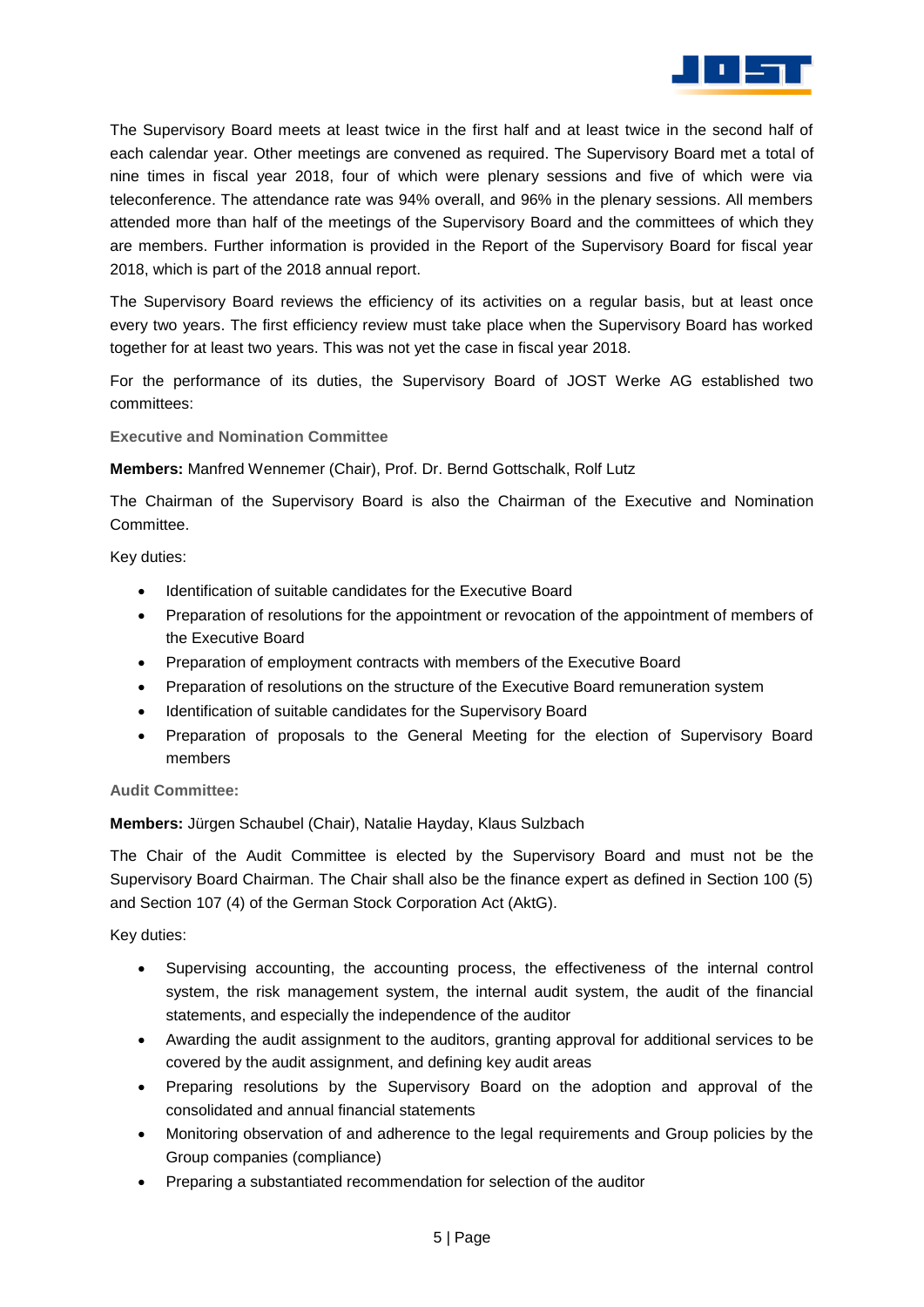

#### **REMUNERATION OF EXECUTIVE BOARD AND SUPERVISORY BOARD**

The remuneration of the members of the Executive Board and the Supervisory Board is proportionate to their duties and the responsibility assigned to them. The Executive Board's remuneration system, as well as the compensations paid to the Executive and the Supervisory Board in fiscal year 2018, is presented in the Remuneration Report, which is printed in the chapter "Corporate Governance" in the 2018 annual report as part of the Group management report.

No stock programs or option programs or similar security-based incentive systems currently exist.

# **SHARE OF WOMEN ON THE SUPERVISORY AND EXECUTIVE BOARDS AND IN THE MANAGEMENT LEVELS BELOW THE EXECUTIVE BOARD**

In accordance with Section 111 (5) AktG, the Supervisory Board of JOST Werke AG set targets for the share of women on the Supervisory Board and Executive Board of JOST Werke AG.

By the end of the Annual General Meeting that votes on the approval of the actions of the Supervisory Board for fiscal year 2020, the share of women in the Supervisory Board is to meet the target of 1:5, or 17%. This target was reached in fiscal year 2018. The minimum quota of 30% in accordance with Section 96 (2) and (3) AktG does not apply to the Supervisory Board of JOST Werke AG.

When selecting Executive Board members, the Supervisory Board takes care to ensure diversity and considers female candidates. However, the Supervisory Board believes that a decision on Executive Board appointments should always be based on the personal and professional suitability of the candidate. Thus, the Supervisory Board formally resolved to set the existing quota of 0% as a target up until the end of the Annual General Meeting that votes on the approval of the actions of the Executive Board for fiscal year 2020.

The Executive Board is striving to achieve a balance between genders at all employee levels. Since JOST's business focuses heavily on technical professions, in which women are still underrepresented in both higher education and the application process, an increase in the number of women employed in the Group presents a challenge. The proportion of women throughout the Group in fiscal year 2018 was 12.4%. The share of women in management positions at both levels of management under the Executive Board rose to 10% (previous year: 8%) in 2018 and is on par with the overall proportion of women in the Group. In 2018, JOST thus already achieved the target defined in Section 76 (4) AktG of increasing the share of women in management positions to at least 10% by 2020.

At JOST Werke AG, the share of women in management positions below the Executive Board in the reporting period rose to 50% in 2018 (previous year: 33%). Parent company JOST Werke AG has thus achieved the target defined by the Executive Board of not falling below the minimum target level of 30%.

#### **DIVERSITY CONCEPT FOR THE EXECUTIVE BOARD**

When appointing members of the Executive Board, the Supervisory Board pays particular attention to personal suitability and professional qualifications. In addition, the Supervisory Board considers other aspects such as age, gender, educational background, or work experience in an effort to achieve a high degree of diversity. The JOST Group's strong international presence must also be taken into account in the appointment of Executive Board members. Different age groups should be appropriately represented on the Executive Board. Special consideration should also be given to female Executive Board candidates. Moreover, members of the Executive Board must have as broad an educational background and work experience as possible. Nonetheless, the company does not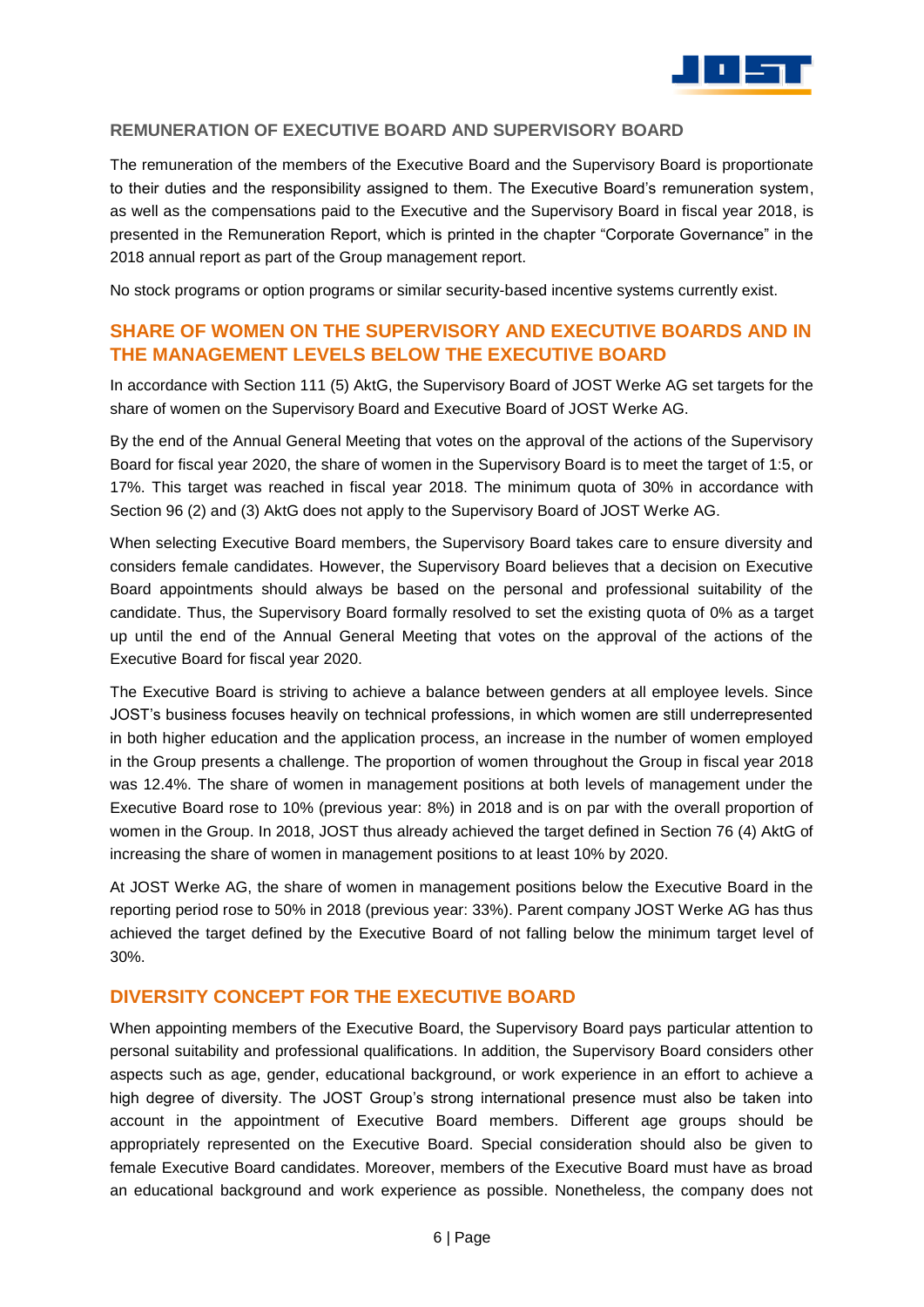

follow a concrete and rigid concept of diversity since the promotion of diversity cannot be ensured by using one standard system.

#### **Status of implementation**

There are currently no women on the Executive Board. All the other diversity criteria sought are met by the Executive Board in its current composition: all members of the Executive Board have international work experience. Three members have German citizenship, while one member is a Danish citizen. The Executive Board has a balanced age structure, which means the perspectives and experience of different generations are well represented. As of the reporting date, the current members of the Executive Board were 46, 53, 54, and 66 years old. In addition, the educational background and work experience of the different Executive Board members varies. You can find more information on the careers and work experience of the members of the Executive Board of JOST Werke AG online at [https://www.jost-world.com/en/corporate/company/executive-board/](https://www.jost-world.com/en/corporate/company/executive-board).

# **DIVERSITY CONCEPT, COMPETENCE PROFILE, AND COMPOSITION GOALS OF THE SUPERVISORY BOARD**

First and foremost, the composition of the Supervisory Board has to ensure that its members collectively have the knowledge, skills, and professional expertise required to properly perform all their duties. In particular, its goal is that the members of the Supervisory Board have expertise in the following areas: management and leadership of international companies, industry knowledge in the automotive supply industry, finance, risk management as well as governance and compliance.

The Supervisory Board must also include what it considers to be an appropriate number of independent members. Furthermore, when proposing candidates for election to the Supervisory Board, the Supervisory Board takes international experience and diversity into account. Without proposals of individual candidates being exclusively dependent on this, the Supervisory Board strives to make its composition as balanced and broadly diverse as possible within the diversity requirements, e.g. gender, age, education, and work experience.

#### **Status of implementation**

None of the members of the Supervisory Board has a personal or business relationship with the company, the Executive Board, a controlling shareholder, or a company affiliated with the controlling shareholder. All members of the Supervisory Board are thus independent.

The Supervisory Board of JOST Werke AG consists of five men and one woman. As of the reporting date, the members of the Supervisory Board were aged between 42 and 75, with a relatively balanced distribution of members between the different age groups. All members gained international experience during their professional life. The educational background and work experience of the Supervisory Board members also covers a broad spectrum. You can find a curriculum vitae for each Supervisory Board member, supplemented by an updated overview of the member's seats, on other Supervisory Boards or comparable control committees online at <http://ir.jost-world.com/aufsichtsrat>.

## **SHARE TRANSACTIONS AND SHAREHOLDINGS OF GOVERNING BODY MEMBERS**

In accordance with Article 19 of the European Market Abuse Directive, members of the Executive and Supervisory Boards and related parties are required to report their transactions with shares of JOST Werke AG or associated financial instruments to the Federal Financial Supervisory Authority (BaFin)